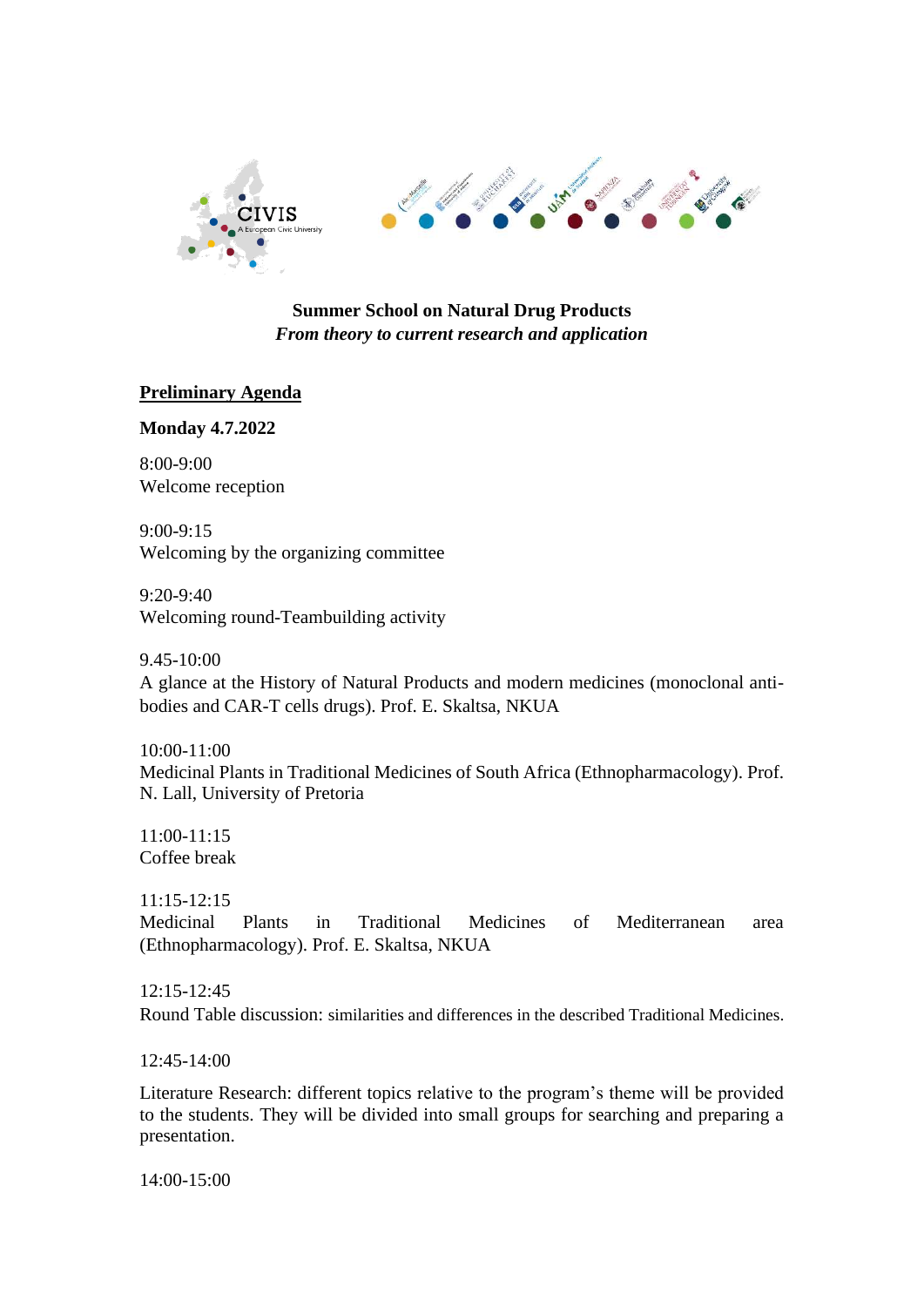Lunch break

15:00-16:00 Chemistry of Natural Products. Prof. E. Skaltsa, NKUA

16:00-17:00 QSAR models for Natural Products. Prof. R. Ancuceanu, Carol Davila University of Medicine and Pharmacy

**Tuesday 5.7.2022**  9:00-10:00 Anthocyanins and Stroke. Lect. Ε. Οprea, University of Bucharest

10:00-11:00 Coffee and caffeine. Lect. L. Ruta, University of Bucharest

11:00-11:15 Coffee break

11:15-12:15 Mode of action; studies of antibacterial natural products. Prof. H. Brötz-Oesterhelt, University of Tübingen

12:15-13:15

Formulation and in vitro/ex vivo/in vivo evaluation of natural products with enhanced biopharmaceutical and pharmacokinetic properties. Prof. G. Valsami, NKUA

13:15-14:00 Lunch break

14:00-15:00

Different skin pharmacological and toxicological assays of natural drugs. Assoc. Prof. M. Rallis, NKUA

15:00-16:00 Natural products loaded in nanocarriers. Prof. AR Bilia, University of Florence

16:00-17:00 Application of Quality by Design (QbD) in pharmaceutical development. Assoc. Prof. D. M. Rekkas, NKUA

#### **Wednesday 6.7.2022**

9:00-10:00 Natural Products from Lab to Shelve. Prof. N. Lall (University of Pretoria)

10:00-11:00 Phytotherapy. Prof. E. Skaltsa (NKUA)

11:00-11:15 Coffee break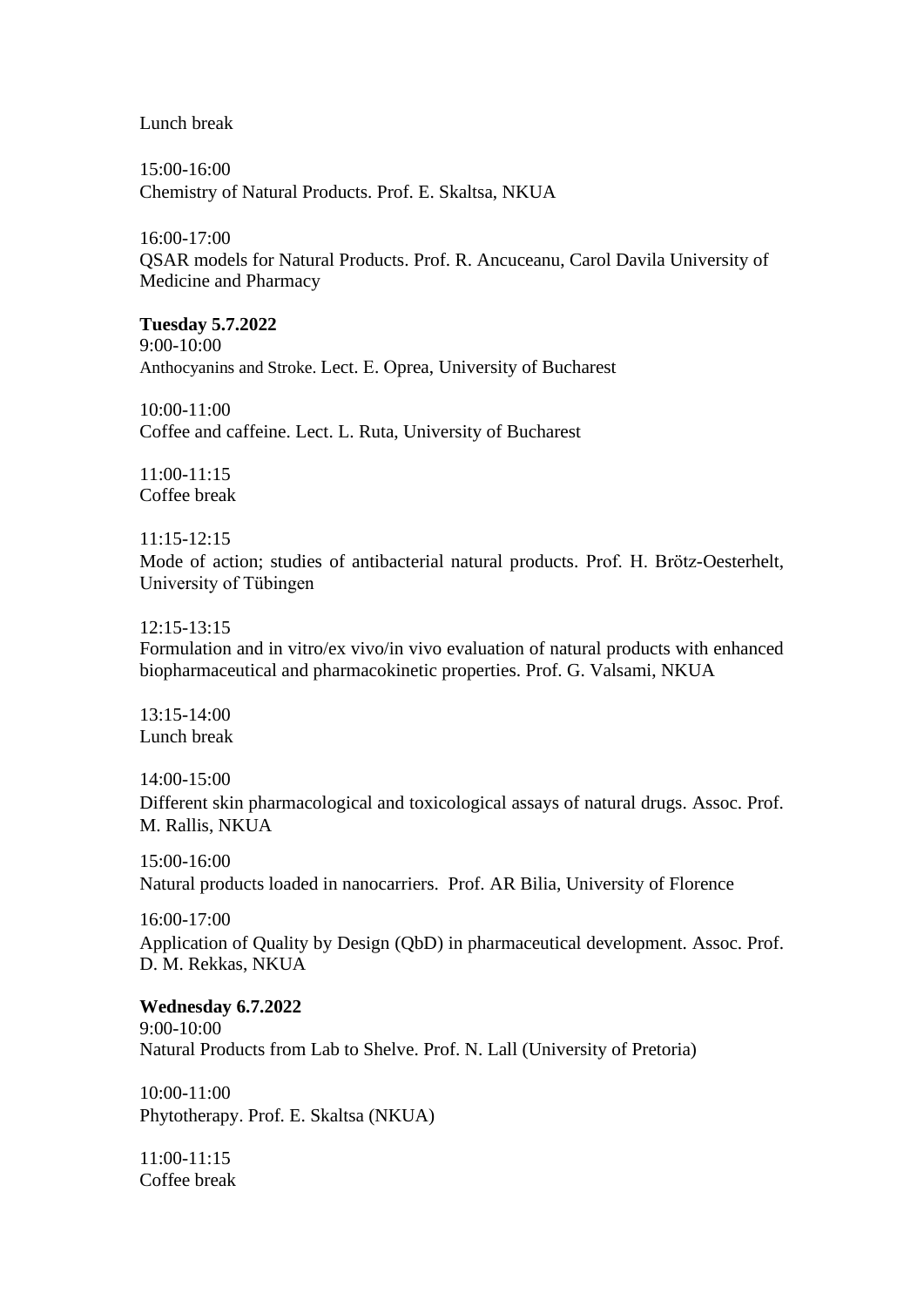11:15-12:15

Gemmotherapy, the scientific basis of Meristemotherapy (Part of Phytotherapy). Prof. M. Nicoletti (University Sapienza of Rome)

#### 12:15-13:15

Mediterranean Diet and Sustainable food systems. Prof. A. Trichopoulou (Hellenic Health Foundation and NKUA)

 $13:15-14:00$ Lunch break

14:00-15:00

Marine Natural Products. Ass. Prof. E. Mevers, Virginia Polytechnic Institute and State University

### 15:00-18:00

Laboratory practices [distillation of essential oil, GC-MS analyses; preparation of endproducts (formulations)]

### **Thursday 7.7.2022**

9:00-13:00 Visit in a pharmaceutical industry

13:00-14:00 Lunch break

14:00-15:00

Round table discussions with academic and non-academic experts as guest speakers (local pharmacists, representatives of the Greek Committee for continuing Education & CPD of community pharmacists (IDEEAF) and persons from industry

15:00-17:00 Presentations: students will make the presentations relative to the program's theme.

### **Friday 8.7.2022**

9:00-11:00 Young Researcher's Talks

11:00-11:15 Coffee break

11:15-13:15 Young Researcher's Talks

13.15-14.00 Lunch break